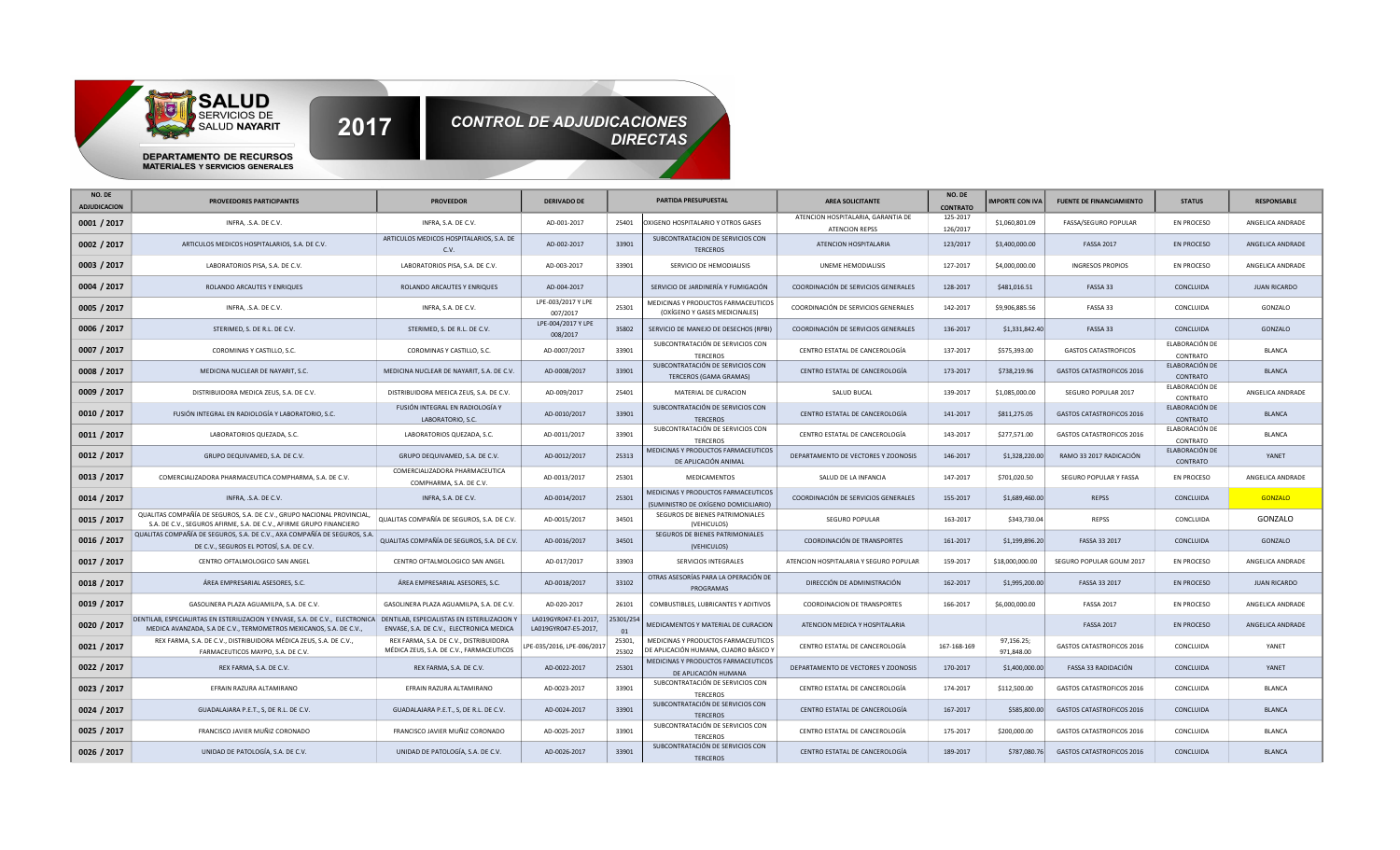| 0027 / 2017 | PRODUCTOS HOSPITALARIOS, S.A. DE C.V.                                                                                           | PRODUCTOS HOSPITALARIOS, S.A. DE C.V.                                        | AD-0027-2017  | 33901           | SUBCONTRATACIÓN DE SERVICIOS CON<br><b>TERCEROS</b>                             | CENTRO ESTATAL DE CANCEROLOGÍA                                                   | 190-2017           | \$1,201,009.80           | GASTOS CATASTROFICOS 2016                               | CONCLUIDA                  | <b>BLANCA</b>       |
|-------------|---------------------------------------------------------------------------------------------------------------------------------|------------------------------------------------------------------------------|---------------|-----------------|---------------------------------------------------------------------------------|----------------------------------------------------------------------------------|--------------------|--------------------------|---------------------------------------------------------|----------------------------|---------------------|
| 0028 / 2017 | LABORATORIOS CLÍNICOS QUEZADA, S.C., COROMINAS Y CASTILLO, S.C., MEDICINA<br>NÚCLEAR DE NAYARIT, S.C.                           | LABORATORIOS CLÍNICOS QUEZADA, S.C.,<br>COROMINAS Y CASTILLO, S.C., MEDICINA | AD-0028-2017  | 33901           | SUBCONTRATACIÓN DE SERVICIOS CON<br><b>TERCEROS</b>                             | CENTRO ESTATAL DE CANCEROLOGÍA                                                   | 196, 197, 198-2017 | 356,740.00<br>162.654.27 | <b>GASTOS CATASTROFICOS 2016</b>                        | CONCLUIDA                  | <b>BLANCA</b>       |
| 0029 / 2017 | ACCELPARTS, S.A. DE C.V.                                                                                                        | ACCELPARTS, S.A. DE C.V.                                                     | AD-0029-2017  | 35401           | INSTALACIÓN, REPARACIÓN Y<br>MANTENIMIENTO DE EQUIPO E                          | CENTRO ESTATAL DE CANCEROLOGÍA                                                   | 199-2017           | \$928,000.00             | FASSA 33 RADICACIÓN 2017                                |                            | <b>JUAN RICARDO</b> |
| 0030 / 2017 | LABORATORIOS DE CITOPATOLOGÍA Y PATOLOGÍA QUIRURGICA DE NAYARIT, S.A. DE<br>C.V.                                                | LABORATORIOS DE CITOPATOLOGÍA Y<br>PATOLOGÍA QUIRURGICA DE NAYARIT, S.A. DE  | AD-0030-2017  | 33901           | SUBCONTRATACIÓN DE SERVICIOS CON<br><b>TERCEROS</b>                             | CENTRO ESTATAL DE CANCEROLOGÍA                                                   | 200-2017           | \$594,790.00             | <b>GASTOS CATASTROFICOS 2016</b>                        | <b>PROCESO</b>             | <b>BLANCA</b>       |
| 0031 / 2017 | PHARMACUR, S.A. DE C.V., NIRPO MEDICA, S.A. DE C.V.                                                                             | PHARMACUR, S.A. DE C.V. CENTRUM<br>PROMOTORA INTERNACIONAL, S.A. DE C.V.     | AD-031-2017   | 25401           | MATERIAL DE CURACION                                                            | SALUD MATERNA                                                                    | 203-2017           | \$1,245,000.00           | SEGURO POPULAR ANEXO IV                                 | <b>EN PROCESO</b>          | ANGELICA ANDRADE    |
| 0032 / 2017 | LABORATORIOS CLINICOS QUEZADA, S.A. DE C.V.                                                                                     | LABORATORIOS CLÍNICOS QUEZADA, S.C.                                          | AD-032-2017   | 33901           | SUBCONTRATACIÓN DE SERVICIOS CON<br><b>TERCEROS</b>                             | CENTRO ESTATAL DE CANCEROLOGÍA                                                   | 204-2017           | \$539,462.00             | <b>GASTOS CATASTROFICOS 2016</b>                        | EN PROCESO                 | <b>BLANCA</b>       |
| 0033 / 2017 | EHF BIOMEDICAL, S.A. DE C.V., LABIOQUIMIA, S.A. DE C.V., PROTOQUIMA, S.A. DE<br>C.V                                             | EHF BIOMEDICAL, S.A. DE C.V.                                                 | AD-033-2017   | 25502           | PRODUCTOS MINERALES UTILIZADOS EN<br>LABORATORIOS                               | DEPARTAMENTO DE CÁNCER DE LA MUJER                                               | 230-2017           | \$46,983.48              | SEGURO POPULAR FEDERAL TESOFE                           | CONCLUIDA                  | GONZALO             |
| 0034 / 2017 | PUBLIHEALTH DE MÉXICO, S.A. DE C.V.                                                                                             | PUBLIHEALTH DE MÉXICO, S.A. DE C.V.                                          | AD-034-2017   | 25201           | FERTILIZANTES, PESTICIDAS Y OTROS<br>AGROQUÍMICOS                               | DEPTO. DE VECTORES Y ZOONOSIS, DEPTO. DE<br>PREVENSIÓN Y CONTROL DE ENFERMEDADES | 210-2017           | \$5,151,812.00           | <b>FASSA 33 RADICACIÓN 2017</b>                         | <b>EN PROCESO</b>          | YANET               |
| 0035 / 2017 | GE SISTEMAS MÉDICOS DE MÉXICO, S.A. DE C.V.                                                                                     | GE SISTEMAS MÉDICOS DE MÉXICO, S.A. DE C.V.                                  | AD-035-2017   | 35401           | INSTALACIÓN, REPARACIÓN Y<br>MANTENIMIENTO DE EQUIPO E                          | CENTRO ESTATAL DE CANCEROLOGÍA                                                   | 219-2017           | \$1,336,347.84           | <b>GASTOS CATASTROFICOS 2015</b>                        | <b>EN PROCESO</b>          | <b>BLANCA</b>       |
| 0036 / 2017 | SERVICIOS DE INGENIERÍA EN MEDICINA, S.A. DE C.V.                                                                               | SERVICIOS DE INGENIERÍA EN MEDICINA, S.A. DE<br>C.V                          | AD-036-2017   | 53102           | EQUIPO MÉDICO Y DE LABORATORIO                                                  | HOSPITAL CIVIL DE TEPIC                                                          | 220-2017           | \$93,702.24              | <b>GASTOS CATASTROFICOS 2016</b>                        | EN PROCESO                 | YANET               |
| 0037 / 2017 | ACCEL PARTS, S. DE R.L. DE C.V.                                                                                                 | ACCEL PARTS, S. DE R.L. DE C.V.                                              | AD-037-2017   | 35401           | INSTALACIÓN, REPARACIÓN Y<br>MANTENIMIENTO DE EQUIPO E                          | DEPARTAMENTO DE MEDICINA PREVENTIVA                                              | 222-2017           | \$2,886,070.72           | FASSA 33 RADICACIÓN 2017                                | <b>EN PROCESO</b>          | <b>JUAN RICARDO</b> |
| 0038 / 2017 | FERNÁNDEZ EDUCACIÓN, S.A. DE C.V.                                                                                               | FERNÁNDEZ EDUCACIÓN, S.A. DE C.V.                                            | AD-038-2017   | 21501           | MATERIAL DE APOYO INFORMATIVO                                                   | DEPARTAMENTO DE PROMOCIÓN DE LA SALUD                                            | 224-2017           |                          | \$2,999,805.70 AFASPE RADICACIÓN RAMO 12 2017           | EN PROCESO                 | <b>BLANCA</b>       |
| 0039 / 2017 | AOC, S.A. DE C.V.                                                                                                               | AOC, S.A. DE C.V.                                                            | AD-038-2017   | 33301           | PRODUCTOS DE PAPEL, CARTÓN E<br>IMPRESIÓN ADQUIRIDOS COMO MATERIA               | DEPARTAMENTO DE PROMOCIÓN DE LA SALUD                                            | 225-2017           | \$4,000,000,00           | AFASPE RADICACIÓN RAMO 12 2017                          | <b>EN PROCESO</b>          | <b>BLANCA</b>       |
| 0040 / 2017 | GRAJES FARMACEUTICA, S.A. DE C.V., EHF BIOMEDICAL, S.A. DE C.V.                                                                 | GRAJES FARMACEUTICA, S.A. DE C.V., EHF<br>BIOMEDICAL, S.A. DE C.V.           | AD-031-2017   | 25401           | MATERIAL DE CURACION                                                            | PROGRAMAS DE SALUD                                                               | 226 Y 227          |                          | SEGURO POPULAR ANEXO IV                                 | <b>EN PROCESO</b>          | ANGELICA ANDRADE    |
| 0041 / 2017 | REX FARMA, S.A. DE C.V.                                                                                                         | REX FARMA, S.A. DE C.V.                                                      | AD-041-2017   | 25301           | MEDICINAS Y PRODUCTOS FARMACEUTICOS<br>DE APLICACIÓN HUMANA                     | CENTRO REGIONAL DE TOXICOLOGÍA                                                   | 228-2017           | \$899,200.00             | SUBSIDIO ESTATAL 2017 RADICACIÓN                        | EN PROCESO                 | <b>BLANCA</b>       |
| 0042 / 2017 | SALUD DIGNA PARA TODOS, I.A.P.                                                                                                  | SALUD DIGNA PARA TODOS, I.A.P.                                               | AD-042-2017   | 33901           | SUBCONTRATACIÓN DE SERVICIOS CON<br><b>TERCEROS</b>                             | DIRECCIÓN DE SALUD PÚBLICA                                                       | 229-2017           | \$1,965,103.80           | <b>ANEXO IV 2017</b>                                    | EN PROCESO                 | <b>BLANCA</b>       |
| 0043 / 2017 | BPM SERVICIOS S,A, DE C.V.                                                                                                      | BPM SERVICIOS S,A, DE C.V.                                                   | AD-43-2017    | 33301           | SERVICIOS DE INFORMATICA                                                        | DEPARTAMENTO DE NOMINA Y PAGO                                                    | 235-2017           | \$765,600.00             | FASSA 33-2017                                           | ELABORACIÓN DE<br>CONTRATO | <b>BLANCA</b>       |
| 0044 / 2017 | BPM SERVICIOS S,A, DE C.V.                                                                                                      | BPM SERVICIOS S.A. DE C.V.                                                   | AD-044-2017   | 32701           | ARRENDAMIENTO DE ACTIVOS INTANGIBLES                                            | DEPARTAMENTO DE NOMINA Y PAGO                                                    | 236-2017           | \$821,280.00             | FASSA 33-2017                                           | ELABORACIÓN DE<br>CONTRATO | <b>BLANCA</b>       |
| 0045 / 2017 | COMERCIALIZADORA FARMACEUTICA GAMMA, S.A. DE C.V., DISTRIBUIDORA<br>INTERNACIONAL DE MEDICAMENTO Y EQUIPO MEDICO, S.A. DE C.V., | COMERCIALIZADORA FARMACEUTICA GAMMA,<br>S.A. DE C.V.                         | AD-045-2017   | 25301           | <b>MEDICAMENTOS</b>                                                             | SALUD DE LA INFANCIA                                                             | 238-2017           | \$560,648.00             | FASSA 33-2017                                           | CONCLUIDA                  | ANGELICA ANDRADE    |
| 0046 / 2017 | COMERCIALIZADORA FARMACEUTICA GAMMA, S.A. DE C.V., DISTRIBUIDORA<br>INTERNACIONAL DE MEDICAMENTO Y EQUIPO MEDICO, S.A. DE C.V., | COMERCIALIZADORA FARMACEUTICA GAMMA,<br>S.A. DE C.V.                         | AD-046-2017   | 25301           | <b>MEDICAMENTOS</b>                                                             | URGENCIAS EPIDEMIOLOGICAS Y EDA/COLERA                                           | 239-2017           | \$390,863,30             | FASSA 33-2017                                           | CONCLUIDA                  | ANGELICA ANDRADE    |
| 0047 / 2017 | COMERCIALIZADORA FARMACEUTICA GAMMA, S.A. DE C.V., DISTRIBUIDORA<br>INTERNACIONAL DE MEDICAMENTO Y EQUIPO MEDICO, S.A. DE C.V., | COMERCIALIZADORA FARMACEUTICA GAMMA,<br>S.A. DF C.V.                         | AD-047-2017   | 25301           | <b>MEDICAMENTOS</b>                                                             | EDA COLERA                                                                       | 240-2017           | \$259,169.24             | FASSA 33-2017                                           | CONCLUIDA                  | ANGELICA ANDRADE    |
| 0048 / 2017 | HUMANA DE EQUIPO Y MATERIALES, S.A. DE C.V.                                                                                     | HUMANA DE EQUIPO Y MATERIALES, S.A. DE C.V.                                  | AD-048-2017   | 25402           | ARTÍCULOS PARA SERVICIOS GENERALES EN<br>EL ÁREA MÉDICA                         | HOSPITAL CIVIL DE TEPIC                                                          | 243-2017           | \$1,192,286.74           | <b>GASTOS CATASTROFICOS 2017</b>                        | CANCELADA                  | GONZALO             |
| 0049 / 2017 | MARÍA LUISA AMADOR GONZÁLEZ                                                                                                     | MARÍA LUISA AMADOR GONZÁLEZ                                                  | AD-049-2017   | 38301           | <b>CONGRESOS Y CONVENCIONES</b>                                                 | DEPTO. DE GESTIÓN Y PROGRAMAS SOCIALES DEL<br>REPSS                              | 241-2017           | \$649,880.00             | PROSPERA 2017                                           | CONCLUIDA                  | <b>BLANCA</b>       |
| 0050 / 2017 | MARÍA DINORA ROJAS RODRÍGUEZ                                                                                                    | MARÍA DINORA ROJAS RODRÍGUEZ                                                 | ICTP-008-2017 | 25401           | MATERIALES, ACCESORIOS Y SUMINISTROS<br>MÉDICOS                                 | HOSPITAL CIVIL DE TEPIC                                                          | 246-2017           | \$1,313,410.00           | SIGLO XXI 2017 RADICACIÓN                               | ELABORACIÓN DE<br>CONTRATO | <b>BLANCA</b>       |
| 0051 / 2017 | MARGARITA SAFDIE KANAN                                                                                                          | MARGARITA SAFDIE KANAN                                                       | ICTP-009-2017 | 33104           | OTRAS ASESORÍAS PARA LA OPERACIÓN DE<br>PROGRAMAS                               | DEPTO. DE PROMOCIÓN DE LA SALUD                                                  | 244-2017           | \$800,000.00             | AFASPE RADICACIÓN2017                                   | ELABORACIÓN DE<br>CONTRATO | <b>BI ANCA</b>      |
| 0052 / 2017 | RAQUEL ALMANZA DEL CASTILLO                                                                                                     | RAQUEL ALMANZA DEL CASTILLO                                                  | ICTP-010-2017 | 33104           | OTRAS ASESORÍAS PARA LA OPERACIÓN DE<br>PROGRAMAS                               | DEPTO. DE PROMOCIÓN DE LA SALUD                                                  | 247-2017           | \$399,999.99             | AFASPE RADICACIÓN 2017                                  | ELABORACIÓN DE<br>CONTRATO | <b>BLANCA</b>       |
| 0053 / 2017 | DISTRIBUIDORA DE SERVICIOS Y COMERCIOS OTA, S.A. DE C.V.                                                                        | DISTRIBUIDORA DE SERVICIOS Y COMERCIOS<br>OTA, S.A. DE C.V.                  | ICTP-011-2017 | 33903           | SERVICIOS INTEGRALES                                                            | DEPTO. DE PROMOCIÓN DE LA SALUD                                                  | 248-2017           | \$1,700,319.00           | AFASPE RADICACIÓN 2017                                  | ELABORACIÓN DE<br>CONTRATO | <b>BLANCA</b>       |
| 0054 / 2017 | ARBILAB, S.A. DE C.V., OPERADORA MEDICA, S.A. DE C.V., PROTOQUIMA, S.A. DE<br>C.V.                                              | PROTOQUIMA, S.A. DE C.V.                                                     | AD-054        | 25401           | MATERIAL DE CURACION                                                            | URGENCIAS EPIDEMIOLOGICAS Y EDA/COLERA                                           | 249-2017           | \$292,406.27             | RAMO <sub>33</sub>                                      |                            | ANGELICA ANDRADE    |
| 0055 / 2017 | BLAUTOM TECNOLOGIAS DE LA SALUD                                                                                                 | BLAUTOM TECNOLOGIAS DE LA SALUD                                              | A.D. 055-2017 | 53101           | SISTEMA DE IMPLANTE COCLEAR                                                     | HOSPITAL CIVIL DE TEPIC                                                          | 250/2017           | \$314,040.00             | SEGURO POPULAR FEDERAL;<br>SEGURO MEDICO SIGLO XXI 2013 | ELABORACIÓN DE<br>CONTRATO | <b>BLANCA</b>       |
| 0056 / 2017 | ALDA ALEJANDRA GONZÁLEZ HERNÁNDEZ, ARMANDO GARCÍA GARCÍA, HÉCTOR<br>ZONANA GONZÁLEZ                                             | ALDA ALEJANDRA GONZÁLEZ HERNÁNDEZ                                            | SDI-001-2017  | 35504,<br>36101 | IMPRESIÓN Y ELABORACIÓN DE MATERIAL<br>INFORMATIVO DERIVADO DE LA OPERACIÓN     | DEPTO. PROMOCIÓN DE LA SALUD                                                     | 251/2017           | \$297,984.05             | SEGURO POPULAR FEDERAL 2017<br>RADICACION               | CONCLUIDA                  | <b>BLANCA</b>       |
| 0057 / 2017 | F&G COMUNICACIONES, S.A. DE C.V., M.G. MICROS DE OCCIDENTE, S.A. DE C.V.,<br>ESTÁNDAR ELECTRONICS SYSTEMS, S.A. DE C.V.blanca   | F&G COMUNICACIONES, S.A. DE C.V.                                             | SDI-007-2017  | 29401<br>21401  | REFACCIONES Y ACCESORIOS PARA EQUIPO<br>DE COMPUTO, MATERIALES Y ÚTILES PARA EL | DEPTO. DE GESTIÓN Y PROGRAMAS SOCIALES DEL<br><b>REPSS</b>                       | 252-2017           | \$56,155.16              | PROSPERA 2017 RADICACIÓN                                | CONCLUIDA                  | <b>BLANCA</b>       |
| 0058 / 2017 | WIXARIKA GRAFICA, S.A. DE C.V., DALIRA COMERCIALIZADORA, CRONADY                                                                | WIXARIKA GRAFICA, S.A. DE C.V.                                               | SDI-004-2017  | 27101           | <b>VESTUARIOS Y UNIFORMES</b>                                                   | COORDINACIÓN ESTATAL DEL PROGRAMA FAM                                            | 253-2017           | \$64,895.04              | SEGURO POPULAR FEDERAL 2017                             | <b>CONCLUIDA</b>           | <b>BLANCA</b>       |
| 0059 / 2017 | WIXARIKA GRAFICA, S.A. DE C.V., DALIRA, CRONADY                                                                                 | WIXARIKA GRAFICA, S.A. DE C.V.                                               | SDI 005/2017  | 33604<br>36101  | IMPRESIÓN Y ELABORACIÓN DE MATERIAL<br>INFORMATIVO DERIVADO DE LA OPERACIÓN     | DEPTO. DE PROMOCIÓN DE LA SALUD                                                  | 254/2017           | \$127,747.25             | SEGURO POPULAR FEDERAL 2017                             | ELABORACIÓN DE<br>CONTRATO | GONZALO             |